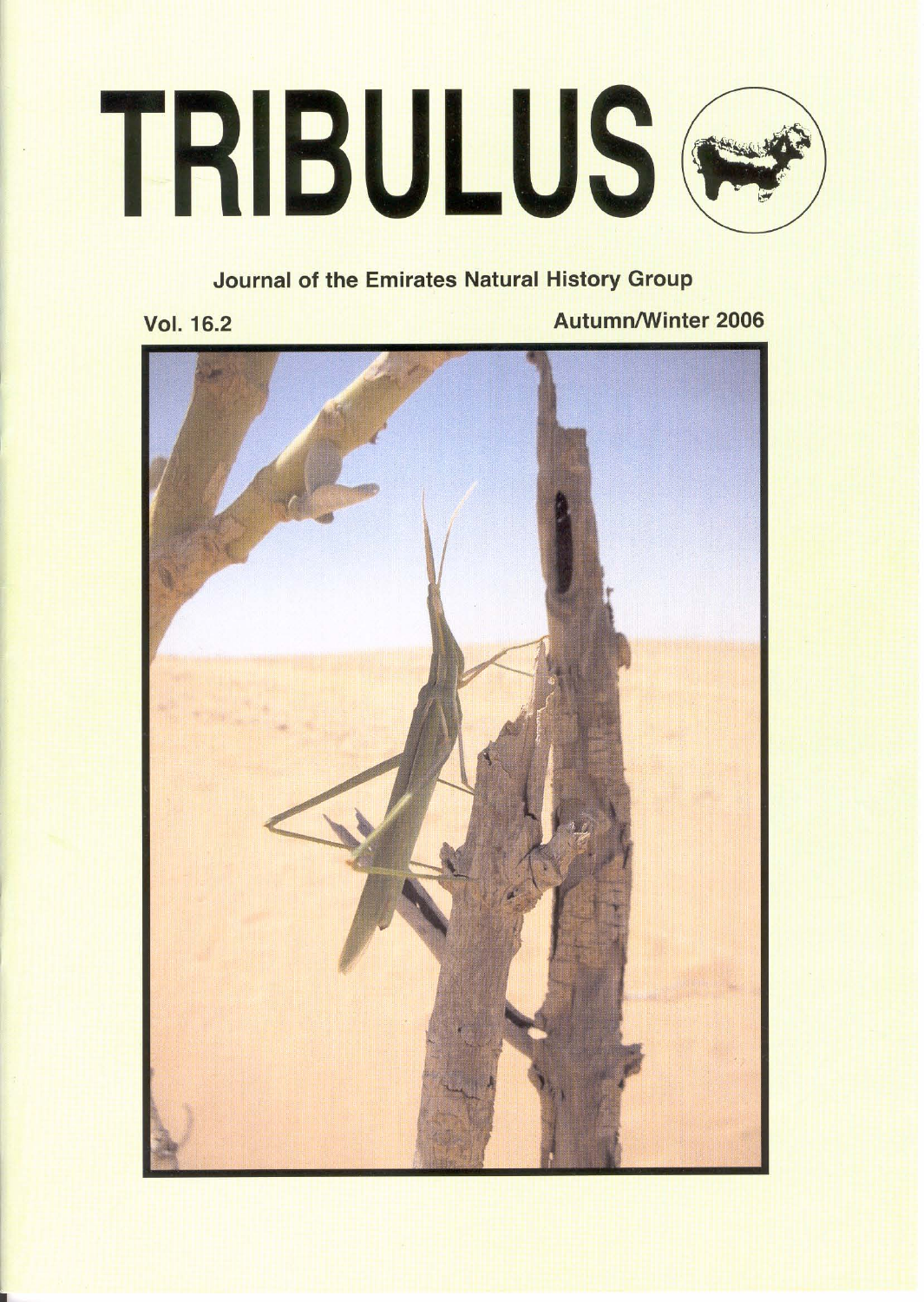# **Vol. 16.2 Autumn/Winter 2006**

# **Contents**

| Bayt Sheikh Abdullah bin Hamdan al-Sharqi, al-Hayl, Fujairah, U.A.E.                                                                                                                             |  |
|--------------------------------------------------------------------------------------------------------------------------------------------------------------------------------------------------|--|
|                                                                                                                                                                                                  |  |
| Diptera of the UAE - collated records from the literature with additions of new records, accompanied by                                                                                          |  |
| Cutandia dichotoma (Forssk.) Trabut, a remarkable new species of annual grass for the UAE                                                                                                        |  |
| Occurrence of the large mangrove mud creeper Terebralia palustris (Linnaeus, 1767) (Gastropoda;<br>Potamididae) within the Arabian Gulf, at and near Qeshm Island, Iran, in the Strait of Hormuz |  |
|                                                                                                                                                                                                  |  |
|                                                                                                                                                                                                  |  |
|                                                                                                                                                                                                  |  |

# **Cover Illustrations:**

**Front:** A Truxalis procera Klug, photographed in the desert near Lihbab. Picture by Simon Aspinall

**Back:** Acacia tortilis and Euphorbia larica near Masafi. Picture by Simon Aspinall.

The Editorial Board of TRIBULUS and the Committee of the Emirates Natural History Group acknowledge, with thanks, the support of the Group's Corporate members, a full list of whom can be found on Page 2, and without whom publication would be impossible. We also acknowledge the support and encouragement of our Patron, H.E. Sheikh Nahayan bin Mubarak Al Nahayan, UAE Minister of Higher Education & Scientific Research.

TRIBULUS is published for circulation to members of the Group, and is also available at selected outlets in the UAE and on subscription inside and outside the UAE. Subscription in the UAE & the Arabian Gulf states: Dh 50 per year. Overseas details on request.

## **Published by the Emirates Natural History Group, P.O. Box 45553, Abu Dhabi, United Arab Emirates**

**Designed by Genedine dela Fuente**

*Printed by Dar Al Fajr Press, Printing, Publishing and Advertising, P.O. Box 505, Abu Dhabi, UAE*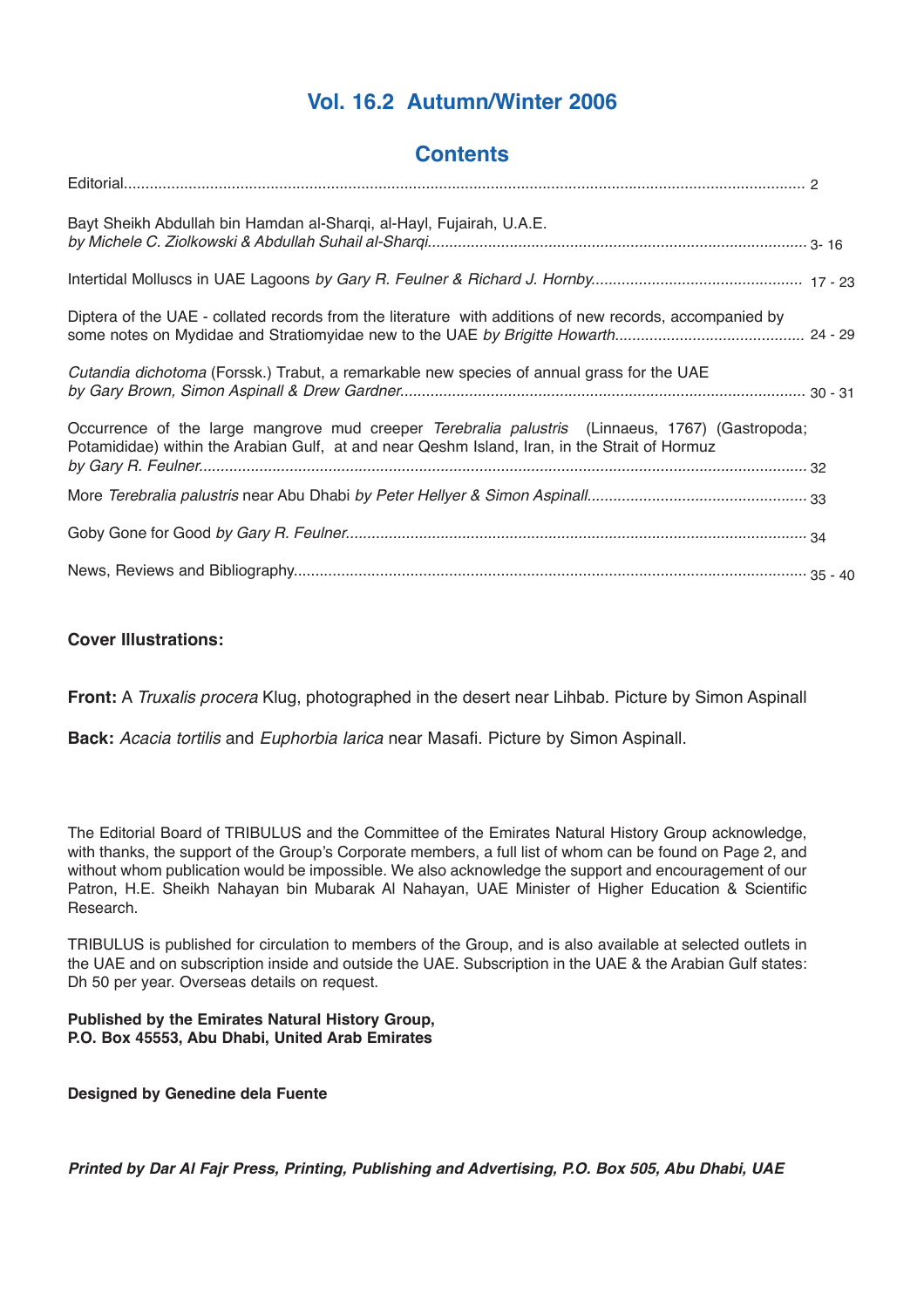The report, by Martina Fella, was as follows:

"I thought it might be of some interest to the DNHG that yesterday morning (17th October) we saw a group of dugongs only a few hundred metres from the shore, in front of the open beach next to the Jumeirah Beach Hotel. They were definitely dugongs and not dolphins.There were about 10-12 animals, amongst them also young ones. We observed them from our boat, (a catamaran) but they seemed very shy and it was difficult to approach them closely, (although at one point we got as close as about 5 metres).

After watching for more than half an hour, we decided it was best to leave them alone again. We had the impression that the dugongs had lost orientation as they kept moving back and forth within the same area."

With the very extensive offshore construction and dredging in this area, with much noise from these activities, as well as the disturbance to underwater visibility and to feeding grounds, like seagrass beds, a loss of orientation certainly seems likely!

(Source: The Gazelle)

### **Launch of new ornithological journal - Podoces.**

The first issue of the West and Central Asian Ornithological Journal, '**PODOCES**', was published late in 2006. It is named after Pleske's Ground Jay (Podoces pleskei), a resident Iranian endemic. Papers are in English, with their abstracts also in Persian, or vice versa, while short communications appear in both English and Persian. The editorial board has embraced the issue of language and the journal succeeds well in both lay-out and accessibility of the material, whichever your preferred language. Currently bi-lingual, papers written in Russian are to appear in future issues.

A range of papers in the first issue cover such topics as the status of houbara in Iran, tracking vultures in the Caucasus, various breeding and wintering bird surveys and a case of avian cholera. Short communications cover unusual sightings (including snowy owl and waxwing, both in Iran) and miscellaneous observations, status reports and the results of various surveys (e.g. larks feeding on oilseed rape) amongst other subjects.<br>Published by

WESCA, Wildlife Network & Bird Conservation Society for Iran, the first issue is dominated by Iranian topics and includes an updated bird checklist for the country.

The editor, Abolghasem Khaleghizadeh, may be contacted at the following e-mail address: akhaleghizadeh@yahoo.com.

Simon Aspinall

### **Coleoptera**

Conrad Gillett, the son of our Advisory Board member and frequent contributor Michael Gillett (and a contributor himself) has recently been appointed to the post of Curator of Coleoptera in the Department of Entomology at London's Natural History Museum. During his work, we hope that he will keep a close eye on UAE-related matters!

For those readers who may wish to contact him, his e-mail address is: c.gillett@nhm.ac.uk

### **Book Reviews**

**Funeral Monuments and Human Remains from Jebel al-Buhais. The Archaeology of Jebel Al-Buhais, Sharjah, United Arab Emirates**, Vol.1.



**Hans-Peter Uerpmann, Margarethe Uerpmann and Sabah Abboud Jasim** (eds.), 2006. Department of Culture & Information, Government of Sharjah, UAE, Institut für Ur- und Frühgeschichte und Archäologie des Mittelalters Universität Tübingen, Germany, and Kerns Verlag, Tübingen. 385 pages. Hardback. ISBN: 3-935751-06-0

This volume is the first in a series of volumes covering the archaeology, natural environment and ancient cultures of Jebel Buhais. It is intended to present an overview of the explorations carried out by the Sharjah Directorate of Antiquities, in cooperation with the Institut für Ur- und Frühgeschichte und Archäologie des Mittelalters Universität Tübingen, Germany.

Volume 1 largely concerns the description of human remains from the numerous grave structures found in this area. It is divided into three parts:

Part 1, written by Sabah Abboud Jasim, discusses "The Archaeological Sites of Jebel Al-Buhais" (pages 13-63). It provides an overview of the archaeology with clear plans, photographs and illustrations of the excavated material which dates to the Neolithic, Hafit, Wadi Suq, Iron Age and Hellenistic periods. The astounding continuity of funeral sites in the al-Buhais area throughout different prehistoric periods is quite remarkable.

Part 2, written by Adelina Uerpmann, Johannes Schmitt, Nicole Nicklisch and Michaela Binder, discusses "Post-Neolithic Human Remains from the Jebel Al-Buhais Area" (pages 69-99). They summarise the results of material excavated by the Sharjah team between 1994-1995, as well as material collected from the open sites by the Joint Al-Buhais Project from 1996 to 1999. It provides a significant amount of evidence linking the area to the known developments of human populations in the wider Gulf region during the Bronze and Iron Ages.